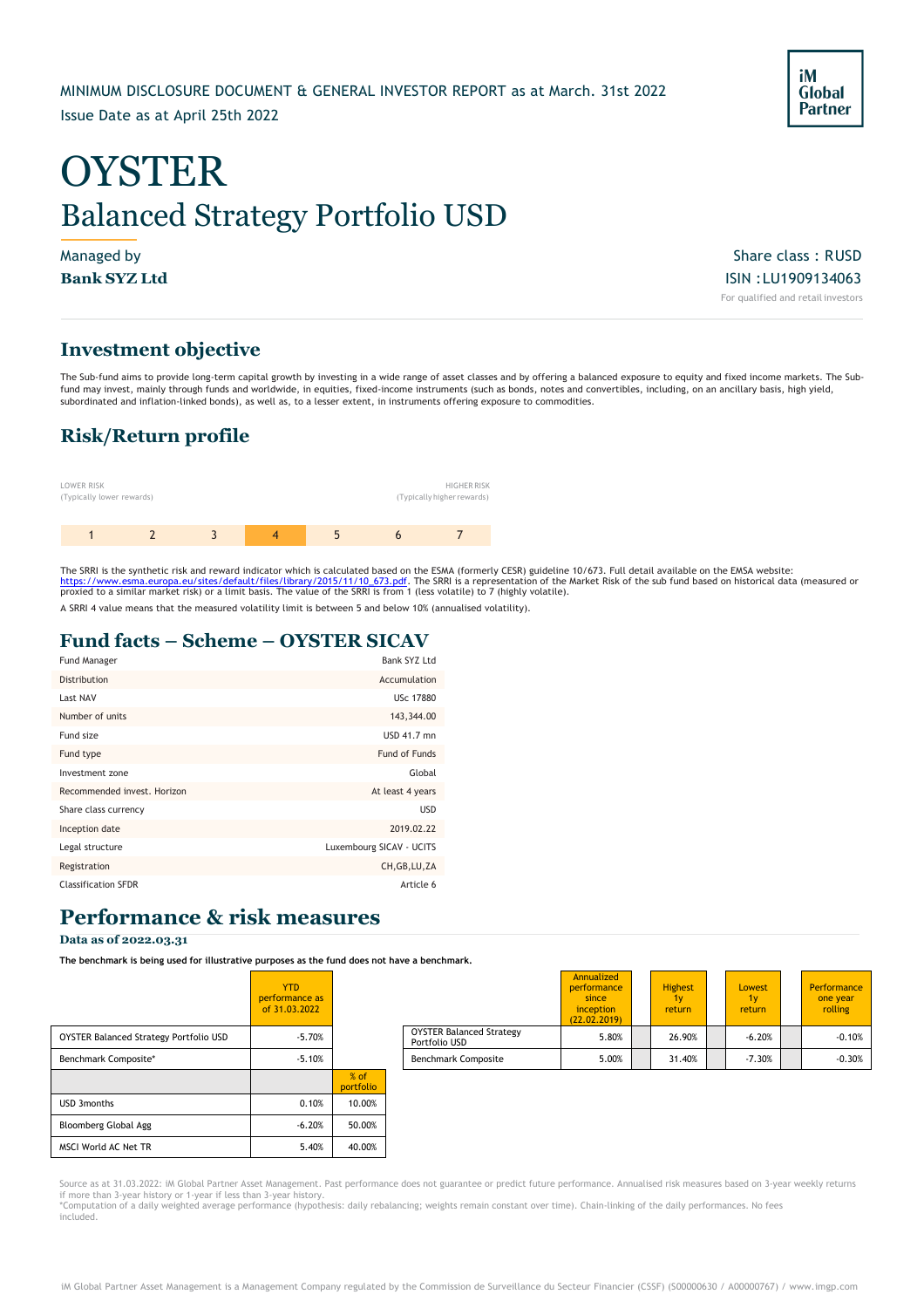### **OYSTER Balanced Strategy Portfolio USD**

Share class : R USD

### **Manager Comment**

### **Highlights**

-March was a mixed month for risk assets and another clear negative month for bonds

-The fund posted a flat performance in March

-The context remains unfavorable for bonds for the months ahead, while some areas of equity markets have potential in what remains, overall, a volatile and uncertain environment

#### **Market Review**

March was a mixed month for risk assets and another clear negative month for bonds. Encouraging developments, even if fragile, on the Russia and Ukraine conflict brought some relief and has resulted in a decrease in risk aversion during the month. As anticipated, the Fed raised its key interest rate by 25 bps and the comments following the meeting significantly reinforced the hawkish stance. In this context, USD and EUR rates rose sharply across the board. As short term interest rates increased more than long term rates, the USD yield curve is now inverted across several maturities. Investment Grade credit spreads were barely changed in March. Equity markets were mixed during the month with US and Japan up, continental Europe slightly down and EM equities significantly lower, led by Chinese stocks. Gold was up and the dollar rose for another month.

#### **Fund Review**

The fund closed the month flat.

US large caps and commodities exposure were the main positive contributors. On the other hand, bonds, EM equities and JPY contributed negatively.

The fixed income allocation was indeed the main detractor to the performance. The sharp increase in USD and EUR interest rates across all maturities weighted on the performance of bonds across all segments of the portfolio. Even short-duration funds had a negative contribution, penalized by the quick repricing of rate hikes path in the front-end of the curve. Nevertheless, it is worth noting the positive performance in the second part of the month for emerging markets bond funds, particularly funds with exposure to Asian high yield.

Diversified commodity index was the best performer over the month (+10%). Gold also was up by +2.3%. Exposure had been increased to 4% the 10th of March. Equity contribution was positive, thanks to an overweight in US large cap equities. Both Danaher and Amazon recorded performances north of +6%, while Linde gained +8.9%. European equity exposure was reduced at the beginning of the month. Then, part of the proceeds were reinvested in a global Value etf. EM equities contributed negatively, led by Chinese domestic stocks. Japanese equities gained +4%. This was offset by the JPY weakness, triggered by the confirmation of the very accommodative stance from the BoJ.

Finally, both UCITS alternative funds had positive contributions in a difficult context. The investment drivers remain active for both funds : long-term sustainable positive performances with low volatility and low beta to stocks and bonds.

#### **Outlook**

The war in Ukraine remains a significant source of uncertainty for financial markets, especially in Europe. However, one month after the beginning of the conflict, the economic impact on the global economy appears essentially focused on disruptions and upward pressures on energy and commodity prices for which Russia is a large producer. Inflationary pressures, already elevated before, are accentuated by the resulting rise in prices and now threaten economic growth while forcing central banks to contemplate tighter monetary policies. The context therefore remains unfavorable for bonds for the months ahead, while some areas of equity markets have potential in what remains, overall, a volatile and uncertain environment.

#### **Portfolio composition**

Net equity allocation was reduced to 42% from 49%. In January, net equity allocation was reduced by roughly -3%, as the ex-ante volatility of the fund was above the upper limit defined by the investment process. Profits were taken on US and European index exposure. As the equity preference was downgraded by two notches from positive to disinclination, equity allocation was further reduced in February and March, mainly in Europe. Then, part of the proceeds were reinvested into an etf on World Value stocks. The equity bias towards Quality-Growth stock has been reduced in favour of the Value style. Fixed income allocation has been slightly modified. Exposure to inflation-linked bonds and short-term bonds has been increased and financed by a reduction of investment grade corporate bonds. Finally, exposure to gold and alternative investments was increased. In February, an alternative fund was bought. It provides diversification to both equity and fixed income, as beta with these asset classes has historically been close to zero. In March, gold exposure was increased to 4%.

#### **Adherence to investment policy objectives**

Above fund adhered to its investment policy objectives.

## **Portfolio breakdown**

| <b>Asset allocation</b> |        | Top 5 Long                    |        |
|-------------------------|--------|-------------------------------|--------|
| Equity                  | 94.70% | ISHARES CORE S&P500 UCITS ETF | 5.90%  |
| Cash                    | 5.30%  | US EXTENDED ALP B USD ACC.    | 5.10%  |
|                         |        | PICTET SHRT TRM MMKT USD I    | 4.90%  |
|                         |        | OYSTER US CORE PLUS R USD     | 4.90%  |
|                         |        | <b>GUARDCUP GLO EO I USD</b>  | 4.40%  |
|                         |        |                               | 25.20% |

Source as at 31.03.2022: iM Global Partner Asset Management

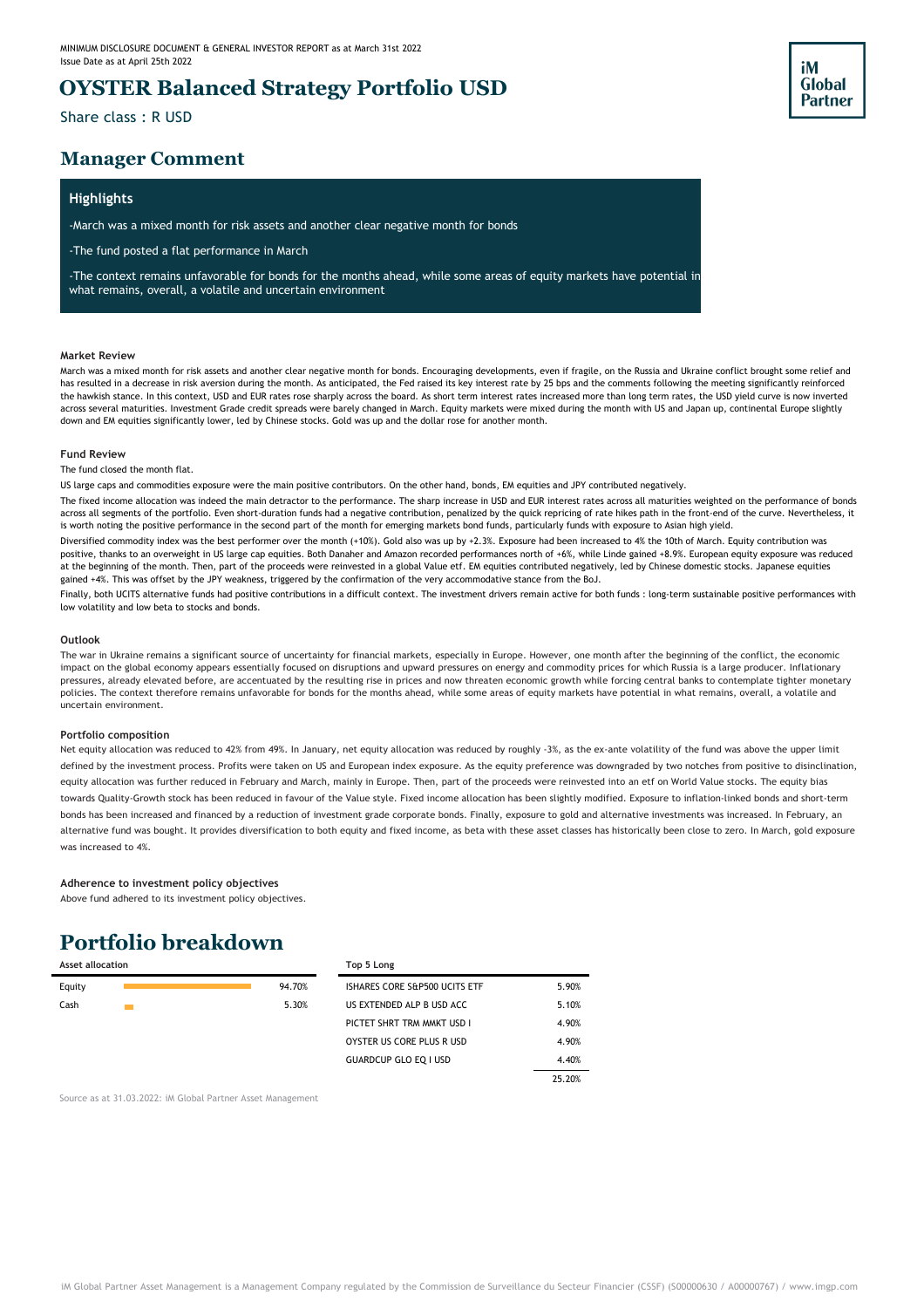### **OYSTER Balanced Strategy Portfolio USD**

Share class : R USD

### **Dealing information Fees**

| Liquidity                  | Daily                 | Subscription fee               | Max 0.00% |
|----------------------------|-----------------------|--------------------------------|-----------|
| Cut-off time               | TD-1 18:00 Luxembourg | Redemption fee                 | Max 1.00% |
| Minimum initial investment |                       | Management fee                 | Max 1.00% |
| Settlement                 | $TD+3$                | Performance fee                | 0.00%     |
| <b>ISIN</b>                | LU1909134063          | TER (Total Expense Ratio)      | 1.46%     |
| CH Security Nr             | 44783541              | TC (Transaction Cost)          | 0.14%     |
| Bloomberg                  | <b>OYBSURU LX</b>     | TIC (Total Investment Charges) | 1.60%     |
|                            |                       |                                |           |

| Subscription fee               | Max 0.00% |
|--------------------------------|-----------|
| Redemption fee                 | Max 1.00% |
| Management fee                 | Max 1.00% |
| Performance fee                | 0.00%     |
| TER (Total Expense Ratio)      | 1.46%     |
| <b>TC</b> (Transaction Cost)   | 0.14%     |
| TIC (Total Investment Charges) | 1.60%     |

iM **Global Partner** 

### **Administrative information**

| Central Administration | CACEIS Bank, Luxembourg Branch                                                                                                                                                                                                                                                                                                                    |
|------------------------|---------------------------------------------------------------------------------------------------------------------------------------------------------------------------------------------------------------------------------------------------------------------------------------------------------------------------------------------------|
| <b>Transfer Agent</b>  | CACEIS Bank, Luxembourg Branch                                                                                                                                                                                                                                                                                                                    |
| <b>Custodian Bank</b>  | CACEIS Bank, Luxembourg Branch                                                                                                                                                                                                                                                                                                                    |
| Representative Office  | Prescient Management Company (RF)<br>(Pty) Ltd,<br>Registration number: 2002/022560/07<br>Physical address: Prescient House,<br>Westlake Business Park, Otto Close,<br>Westlake, 7945<br>Postal address: PO Box 31142, Tokai,<br>7966.<br>Telephone number: 0800 111 899.<br>E-mail address: info@prescient.co.za<br>Website: www.prescient.co.za |

Management Compamy iM Global Partner Asset Management S.A.

### **Important information**

#### **Disclaimer:**

Collective Investment Schemes in Securities (CIS) should be considered as medium to long-term investments. The value may go up as well as down and past performance is not necessarily a guide<br>to future performance. CIS's ar portfolio to bridge insufficient liquidity. A schedule of fees, charges and maximum commissions is available on request from the Manager. There is no guarantee in respect of capital or returns in a<br>portfolio. A CIS may be investment decisions of the investment manager and the TER.

Where foreign securities are included in a portfolio there may be potential constraints on liquidity and the repatriation of funds, macroeconomic risks, political risks, foreign exchange risks, tax<br>risks, settlement risks; 3pm (Luxembourg time).

Performance has been calculated using net NAV to NAV numbers with income reinvested. The performance for each period shown reflects the return for investors who have been fully invested for that period. Individual investor performance may differ as a result of initial fees, the actual investment date, the date of reinvestments and dividend withholding tax. Full performance calculations are available from the manager on request.

For any additional information such as fund prices, brochures and application forms please go to www.imgp.com.

#### **Glossary Summary:**

**Annualised performance:** Annualised performance shows longer term performance rescaled to a 1-year period. Annualised performance is the average return per year over the period. Actual annual figures are available to the investor on request.

**Highest & Lowest return:** The highest and lowest returns for any 1 year over the period since inception have been shown.

**NAV:** The net asset value represents the assets of a Fund less its liabilities. **Alpha:** Denoted the outperformance of the fund over the benchmark.

**Sharpe Ratio:** The Sharpe ratio is used to indicate the excess return the portfolio delivers over the risk free rate per unit of risk adopted by the fund.

**Standard Deviation:** The deviation of the return stream relative to its own average.

Max Drawdown: The maximum peak to trough loss suffered by the Fund since inception.<br>Max Gain: Largest increase in any single month<br>% Positive Month: The percentage of months since inception where the Fund has delivered pos

**Average Duration:** The weighted average duration of all the underlying interest bearing instruments in the Fund.

**Average Credit quality:** The weighted average credit quality of all the underlying interest bearing instruments in the Fund (internally calculated).<br>**Dividend Yield:** The weighted average dividend yield of all the underly

**PE Ratio:** The weighted average price earnings ratio of all the underlying equity in the Fund. The price earnings ratio of each company is the price divided by the earnings per share.<br>**High Water Mark:** The highest level portfolios.

### **Contact Details: Representative Office:**

Prescient Management Company (RF) (Pty) Ltd, **Registration number:** 2002/022560/07. **Physical address:** Prescient House, Westlake Business Park, Otto Close, Westlake, 7945. **Postal address:** PO Box 31142, Tokai, 7966. **Telephone number:** 0800 111 899. **E-mail address:** [info@prescient.co.za.](mailto:info@prescient.co.za) **Website:** [www.prescient.co.za](http://www.prescient.co.za/)

#### **Trustee/ Depository:**

CACEIS Bank, Luxembourg Branch. **Physical address**: 5, allée Scheffer, L-2520 Luxembourg. **Telephone number**: +352 47 67 5999. **E-mail address:** [fds-investor-services@caceis.com.](mailto:fds-investor-services@caceis.com) **Website:** [www.caceis.com](http://www.caceis.com/)

#### **Investment Manager:**

iM Global Partner Asset Management is a Management Company regulated by the Commission de Surveillance du Secteur Financier (CSSF) (500000630 / A00000767) [/ www.imgp.com](http://www.imgp.com/)